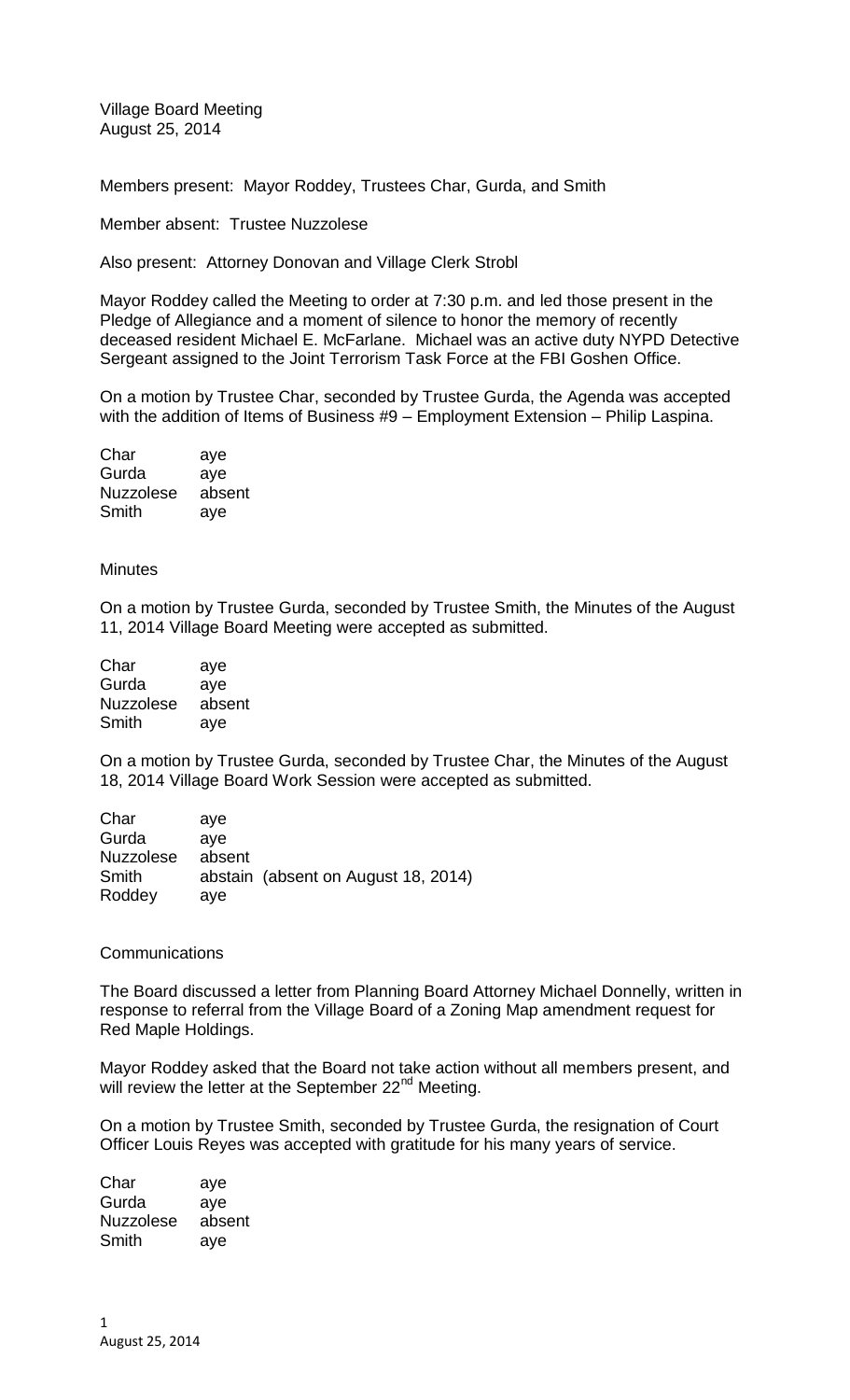## Items of Business

On a motion by Trustee Char, seconded by Trustee Gurda, bills as examined by members of the Board were approved in accordance with Abstract 2014/2015 number 4, check numbers 7498 through 7573, in the amount of \$286,184.83.

| Char             | aye    |
|------------------|--------|
| Gurda            | aye    |
| <b>Nuzzolese</b> | absent |
| Smith            | aye    |

On a motion by Trustee Char, seconded by Trustee Gurda, authorization is hereby given for the Village of Goshen Justice Department to apply for a 2014/2015 Justice Court Assistance Program Grant for up to the maximum amount available of \$30,000.

| Char             | aye    |
|------------------|--------|
| Gurda            | aye    |
| <b>Nuzzolese</b> | absent |
| Smith            | aye    |

On a motion by Trustee Gurda, seconded by Trustee Smith, Court Clerk Leta Jagielski is hereby authorized to attend the New York State Association of Magistrates' Court Clerks Annual Conference, to be held September 28, 2014 through October 1, 2014, in Albany, New York. The total cost for this conference, including mileage and lodging, will be \$596.32.

| Char             | aye    |
|------------------|--------|
| Gurda            | aye    |
| <b>Nuzzolese</b> | absent |
| Smith            | aye    |

On a motion by Trustee Smith, seconded by Trustee Char, Judge Rory K. Brady is hereby authorized to attend the New York State Magistrates Association 2014 Annual Conference, to be held September 21, 2014 through September 24, 2014, in Syracuse, New York. The total cost for this conference, including mileage and lodging, will be \$814.28.

| Char             | aye    |
|------------------|--------|
| Gurda            | aye    |
| <b>Nuzzolese</b> | absent |
| Smith            | aye    |

On a motion by Trustee Gurda, seconded by Trustee Smith, Manuel A. Orellana, Manuel J. Orellana, and Michael Sullivan are hereby authorized to attend the New York Rural Water Association's Flood Resiliency Guide for Small/Medium Water and Wastewater Systems Seminar on September 18, 2014, at the Orange County Fire Training Center in New Hampton, New York. It is understood that the total cost of this training is \$48.00, and that the NYS DOH will grant 6.0 contact hours toward license recertification.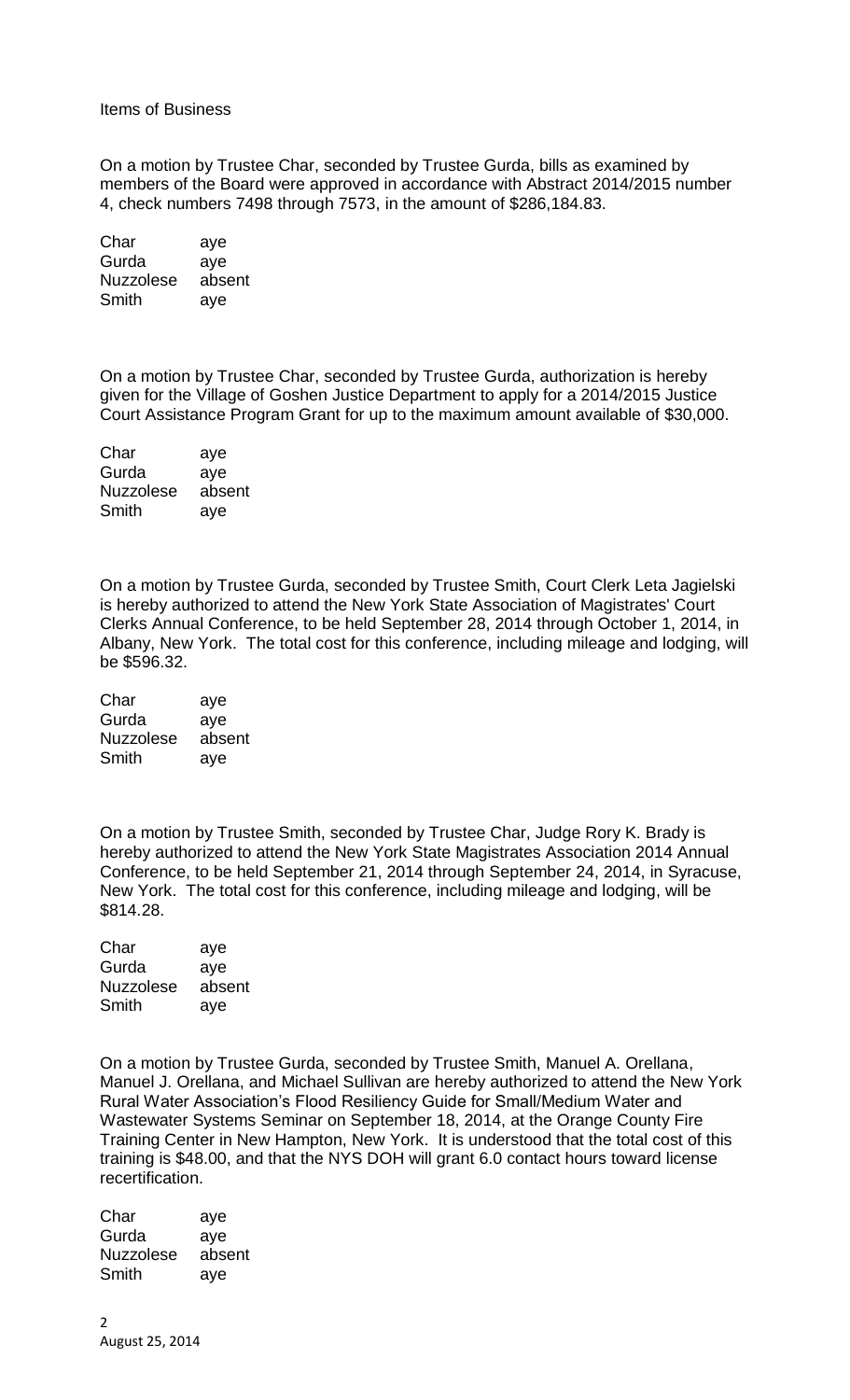On a motion by Trustee Gurda, seconded by Trustee Smith, Christopher J. Beck is hereby appointed to the duties of Part-time Court Officer, with the Civil Service title of Court Attendant Part-time, for the Village of Goshen Justice Department, at a salary of \$16.00 per hour.

This appointment is effective upon successful completion of a pre-employment physical exam, and pre-employment paperwork; and shall include a probationary period of six (6) months.

Char aye Gurda aye Nuzzolese absent Smith aye

On a motion by Trustee Gurda, seconded by Trustee Smith, Max Heinz is hereby appointed to the duties of Part-time Court Officer, with the Civil Service title of Court Attendant Part-time, for the Village of Goshen Justice Department, at a salary of \$16.00 per hour.

This appointment is effective upon successful completion of a pre-employment physical exam, and pre-employment paperwork; and shall include a probationary period of six (6) months.

| Char             | aye    |
|------------------|--------|
| Gurda            | aye    |
| <b>Nuzzolese</b> | absent |
| Smith            | ave    |

On a motion by Trustee Gurda, seconded by Trustee Smith, Ramon E. Rodriguez is hereby appointed to the duties of Part-time Court Officer, with the Civil Service title of Court Attendant Part-time, for the Village of Goshen Justice Department, at a salary of \$16.00 per hour.

This appointment is effective upon successful completion of a pre-employment physical exam, and pre-employment paperwork; and shall include a probationary period of six (6) months.

| Char             | aye    |
|------------------|--------|
| Gurda            | aye    |
| <b>Nuzzolese</b> | absent |
| Smith            | aye    |

On a motion by Trustee Smith, seconded by Trustee Gurda, Full Time Seasonal Intern Laborer Philip Laspina's employment term is hereby extended from August 31, 2014 to September 30, 2014.